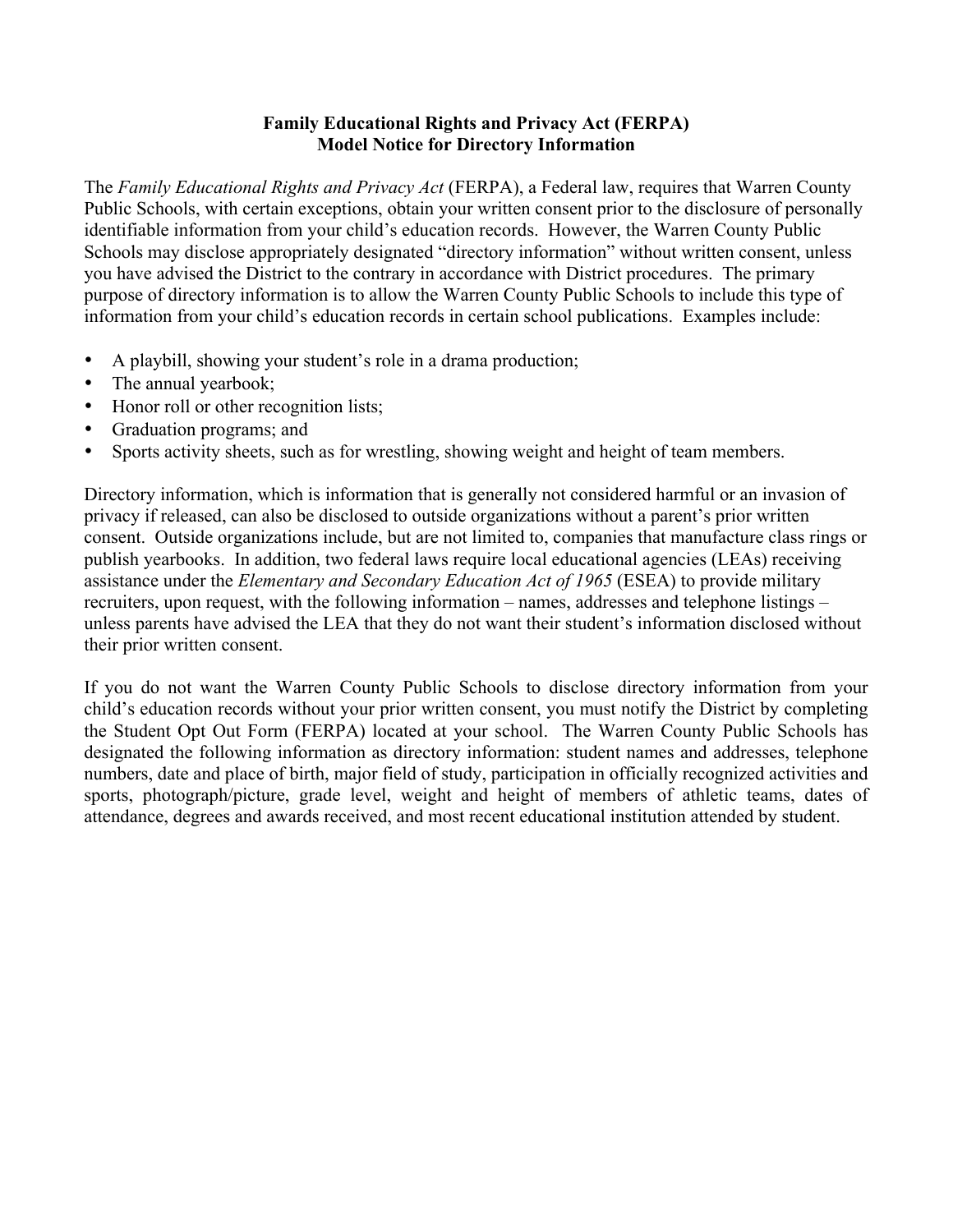## **Notification of FERPA Rights**

The Family Educational Rights and Privacy Act (FERPA) affords parents and "eligible students" (students 18 years of age or older or students who are attending a postsecondary institution) certain rights with respect to the student's education records. They are:

1. *The right to inspect and review the student's education records within forty-five (45) days of the day the District receives a request for access.*

Parents or eligible students should submit to the school Principal/designee a written request that identifies the record(s) they wish to inspect. The Principal will make arrangements for access and notify the parent or eligible student of the time and place where the record(s) may be inspected.

2. *The right to inspect and review logs documenting disclosures of the student's education records.*

Except for disclosure to school officials, disclosures related to some judicial orders or lawfully issued subpoenas, disclosures of directory information, and disclosure to the parent or eligible student, FERPA regulations require the District to record the disclosure.

3. *The right to request the amendment of the student's education records that the parent or eligible student believes are inaccurate, misleading, or in violation of the student's privacy or other rights.*

Parents or eligible students may ask the District to amend a record that they believe is inaccurate, misleading, or in violation of privacy or other rights. They should write the school Principal, clearly identify the part of the record they want changed, and specify why it is inaccurate, misleading, or in violation of their privacy or other rights.

If the District decides not to amend the record as requested by the parent or eligible student, the District will notify the parent or eligible student of the decision and advise him\her of the right to a hearing regarding the request for amendment. Additional information regarding the hearing procedures will be provided to the parent or eligible student when notified of the right to a hearing.

4. *The right to provide written consent prior to disclosure of personally identifiable information contained in the student's education records, except to the extent that FERPA authorizes disclosure without consent.*

Exceptions that permit disclosure without consent include:

a. Disclosure to school officials with legitimate educational interests. A "school official" is a person employed by the District as an administrator, supervisor, instructor, or support staff member (including health or medical staff and law enforcement unit personnel); a person serving on the school Board; a volunteer, or an outside person or company with whom the District has contracted to perform a special task (such as an attorney, auditor, medical consultant, or therapist); or a parent or student serving on an official committee, such as a disciplinary or grievance committee, or assisting another school official in performing his/her tasks.

A school official has a legitimate educational interest if the official needs to review an education record in order to fulfill his/her professional responsibility to the District.

This may include contractors, consultants, volunteers, and other parties to whom the District has outsourced services or functions.